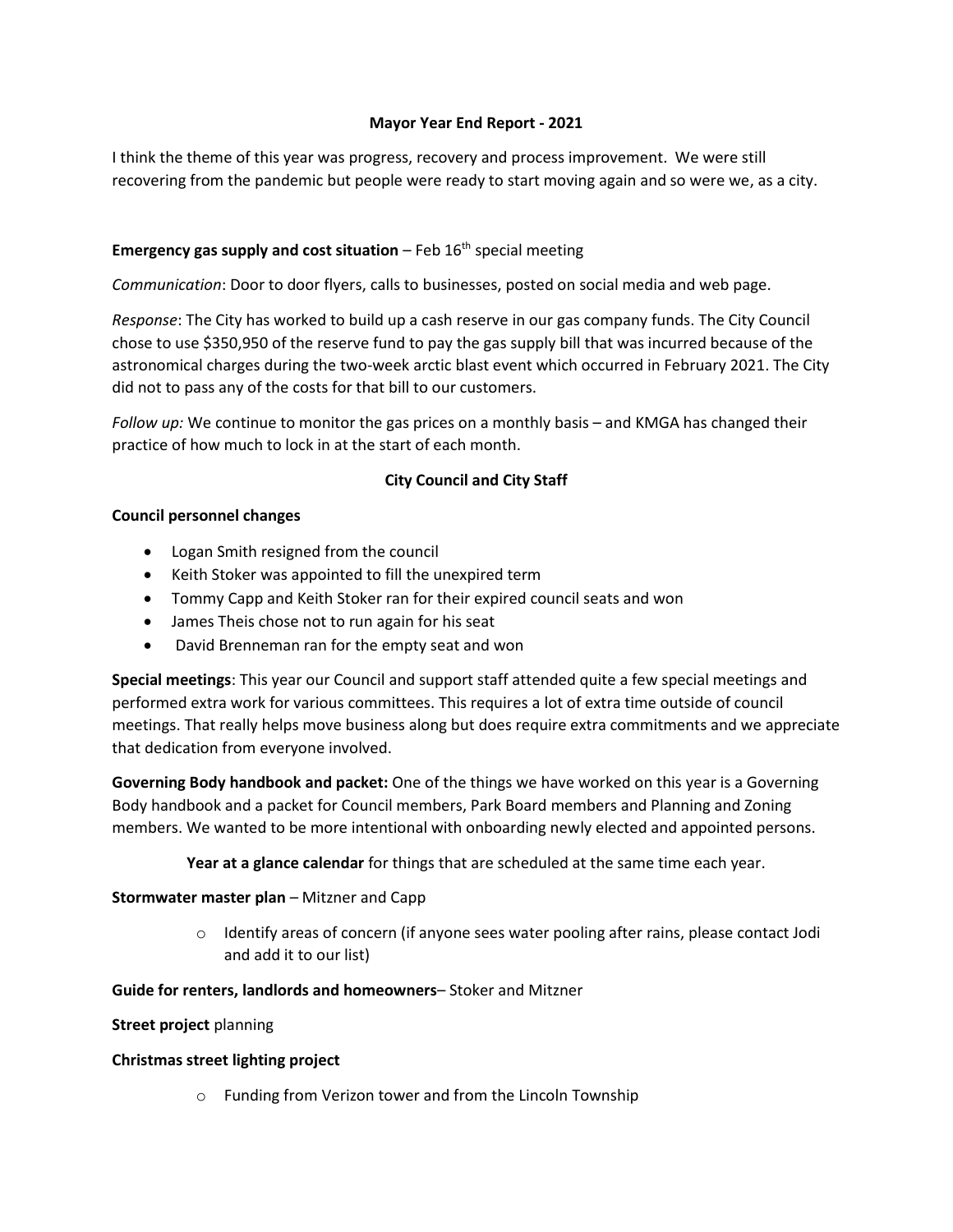- o All pole outlets were replaced
- o New decorations purchased for both Broadway Street and Market Street poles
- $\circ$  Storage for our Christmas decorations for City Hall, Thayer Park and the Library

## **Government Day Planning** – For Schools and City

**Update existing fee schedule** – The fees need to reflect the actual cost of city administrative time, publication cost and outside review by certified individuals

**KDOT CCLIP** – slated to begin in March 2022

**Water treatment plant settling ponds** – Project started November 1, 2021 and expected to be complete in March 2022

## **Sewer lagoon capacity study** – completed by Bartlett & West

**Sewer project** – slated for bid in January 2022

- o Preliminary engineer surveying completed
- o Reviewing utility easement and right-of-way concerns
- o Review of taps for vacant lots and lots with dilapidated homes
- o Locating manholes
- $\circ$  Survey of right of way alley and utility easement for North Railroad and N 2<sup>nd</sup> Street

**Water purchase agreement with LVL** – Completed. The City of Linn Valley received the Letter of Conditions from USDA in September 2021 providing \$7.2 million in grants and \$10.2 million in a lowinterest loan to proceed with the water project.

### **ARPA (American Rescue Plan Act) Funds** available \$169,795

- o Possible sidewalk from school to the library
- o Possible Public Safety Building use

**Community Center** – Now used as the drop off for Meals on Wheels program as well as continued use for Governing Body meetings and municipal court

**Community Center** - HEAL Grant program was announced on November 5, 2021 for projects to revitalize historical/architecturally significant buildings located in the downtown district. Application is being completed to revitalize the current Community Building into the Community Plaza.

**Public Safety Building to house police and fire departments** – Working on First Option Bank Trustee Foundation grant application

### **Policy updates and changes**

- Cemetery chapter in the Codes of the City of La Cygne was replaced with updated policy
	- $\circ$  Including purchasing the Simple City module that will make all the cemetery files electronic
- Administrative Policy No. 30 Professional Standards for Board Members, Commission Members and Volunteers
- Administrative Policy No. 31 Police Recruit Training and Equipment Agreement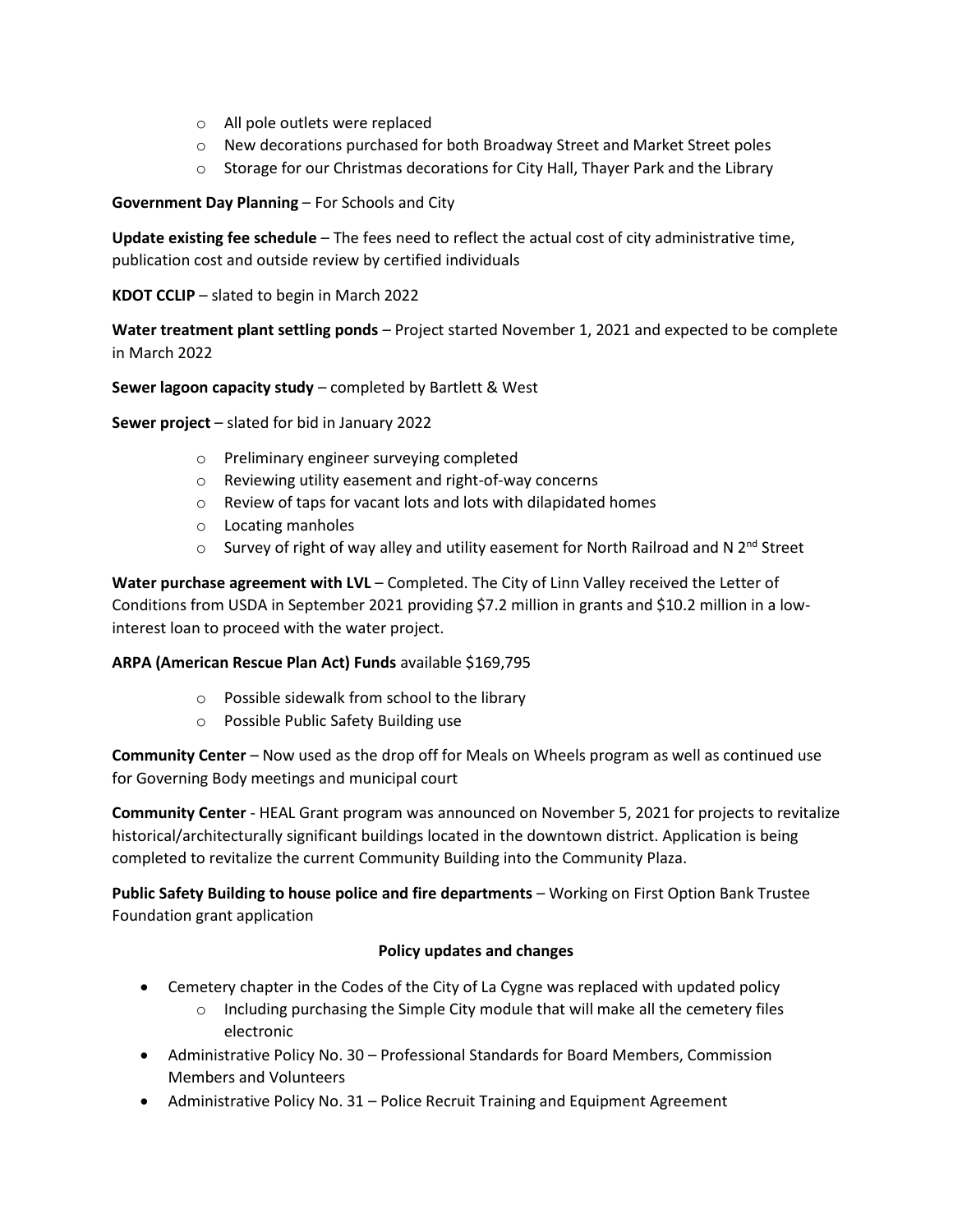- Administrative Policy No. 32 Governing Body Handbook
- Updated Administrative Policy No. 9 Purchasing Policy & Competitive/Non-Competitive Purchase
- KORA/KOMA training for boards, Council and city employees
- Verizon Tower Lease \$90,000
- Alcohol sales on Sunday 9 am to 8 pm goes into effect December 14, 2021

### **Public Works**

- Revised public works positions:
	- o General Laborer 1 and 2
	- o Operator
	- o Superintendent
- Coordinating with new business ventures for utility needs
- CCLIP project utility concerns
- Water treatment settling ponds
- Repeated lift station issues
- Purchased trucks
- Sold old trucks
- Codee Blanchett passed class II water certification
- Jeff Chaplin passed his class 1 sewer certification
- Bill Craven retired
- Randy Hardwick became our compactor attendant

### **Fire Department**

- Hotdogs for Halloween in the park  $-15<sup>th</sup>$  year
- New fire station project begins Zingre Architects presented concept design and PER

### **Police, Codes and Court**

- Animal control policy developed and approved by Council
- Dog days July 25<sup>th</sup>
- New judge, Sheila Schultz and municipal court changes January
	- o Zoom court initiated
- Working on fee schedule and administration policies
- Field Training Officer Manual
- Corporal West resigned
- Allison Fox Completed her part-time and her full-time police academy and at this time splits her time between police work and codes work.

### Derelict Property Removal

- 612 N 8<sup>th</sup> Street City condemned and removed
- $-$  602 N 5<sup>th</sup> Street City now owns the property and the property has been condemned. Bids will happen soon for removal. The city will discuss and decide the best uses for the property and any possible lot splits.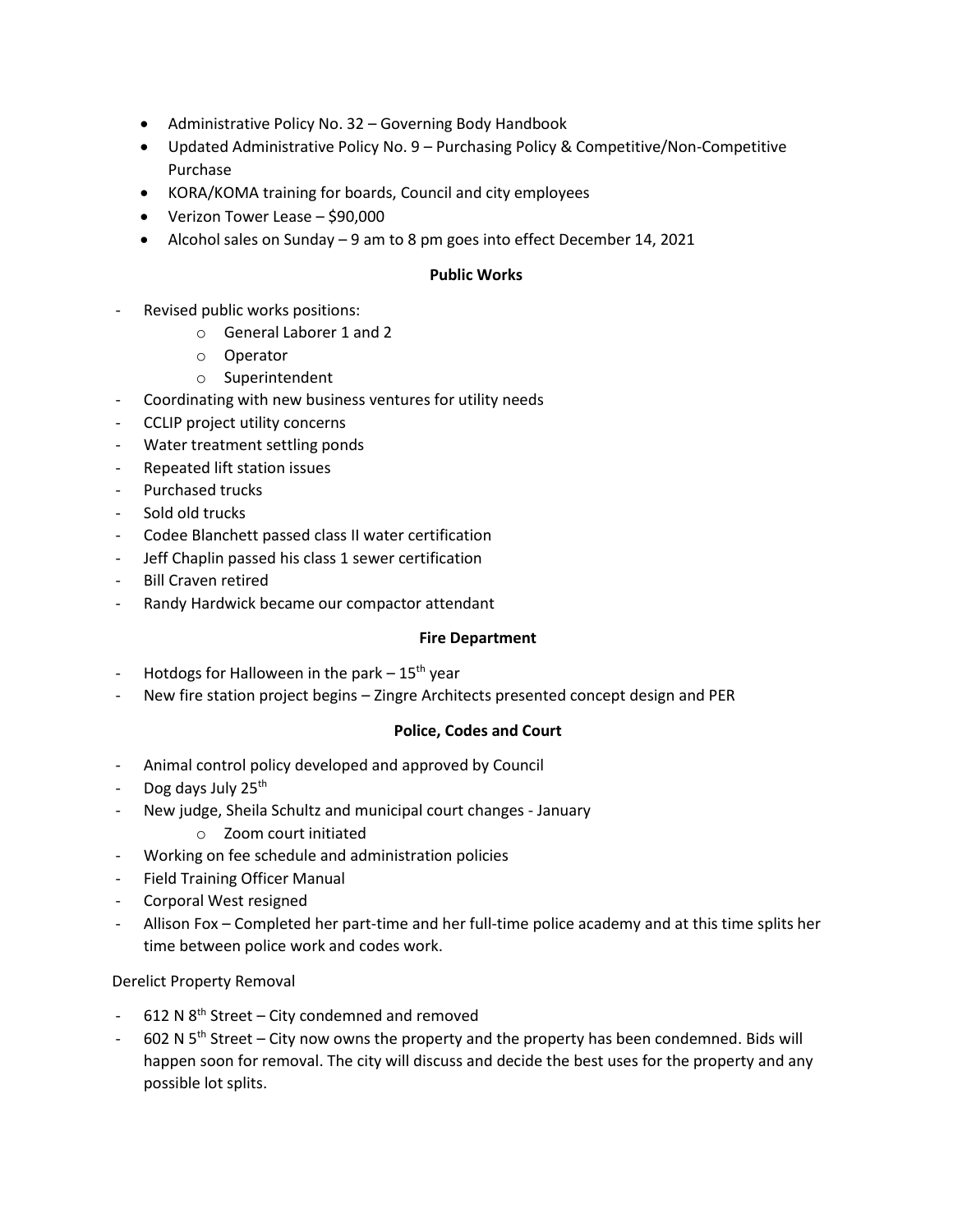- 116 N  $5<sup>th</sup>$  Street Owner has moved, trailer was removed, some materials and items still left to remove
- 306 N  $4<sup>th</sup>$  Street Owner removed this mobile home

Future Demo possibilities

- 610 Locust Street
- $-617$  N  $7<sup>th</sup>$  Street
- 317 S 3<sup>rd</sup> Street
- 402 N Broadway Street next on list to condemn

#### **Boards**

#### **Planning and Zoning:**

Council changed the number of people necessary to serve on the P & Z board and also the make up of the Zoning Appeals board.

Personnel changes:

- Shawn Hite and Brendon O'Rielly left the board
- Allison Fox and Jodi Wade are the city hall support to this group

Highlights of business conducted:

- JBB Farms special use permit
- Non-conforming properties and lots clarification and practice going forward
- Mobile Homes and RVs
	- o Changed the age limit of mobile homes brought into the parks from no more than 10 years to no more than 15
- Began process to revise Article 22: Off-Street Parking Regulations
- Comprehensive Plan Public input meetings. IBTS was hired to oversee the revision of the comprehensive plan

## **Park Board**

- Swimming pool opened for 2021
	- o Leak on lines to the waterslide. Waterslide was closed for the season.
- Blast in the Park and Swanfest with fireworks
- Workshop with City to discuss roles and procedures
- Building bylaws and rules and procedures

Personnel changes:

- Linda Elder left the board
- Susan Harper and Jenn Vogt joined the board